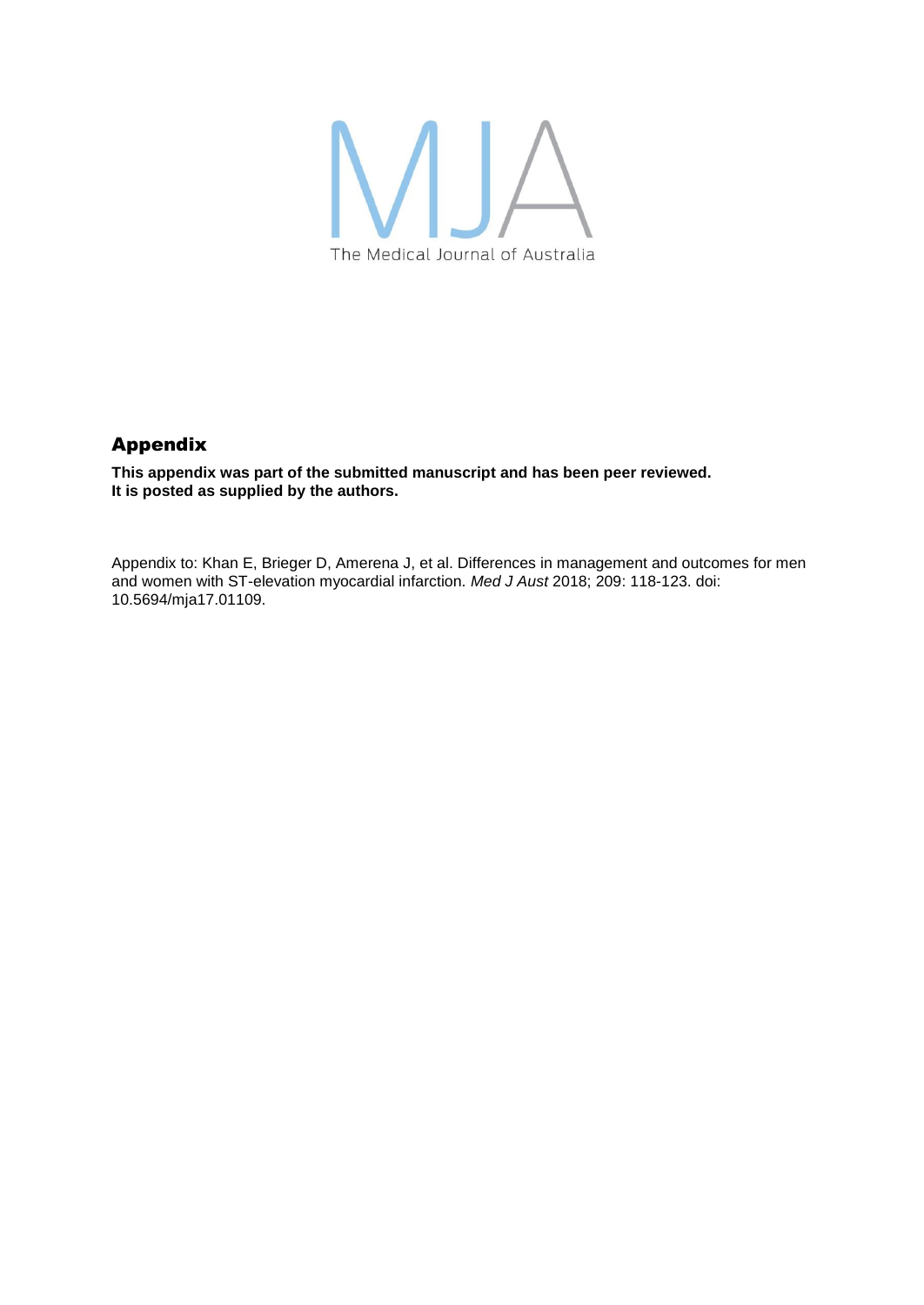

**Figure 1. Type of coronary artery disease in men and women diagnosed with ST elevation myocardial infarction** 

Single vessel disease: Either left anterior descending (LAD), left circumflex (LCx) or right coronary artery disease (RCA) only

Two vessel disease: two of LAD, LCx and RCA or left main only

Three vessel disease: left main and RCA or LAD, LCx and RCA disease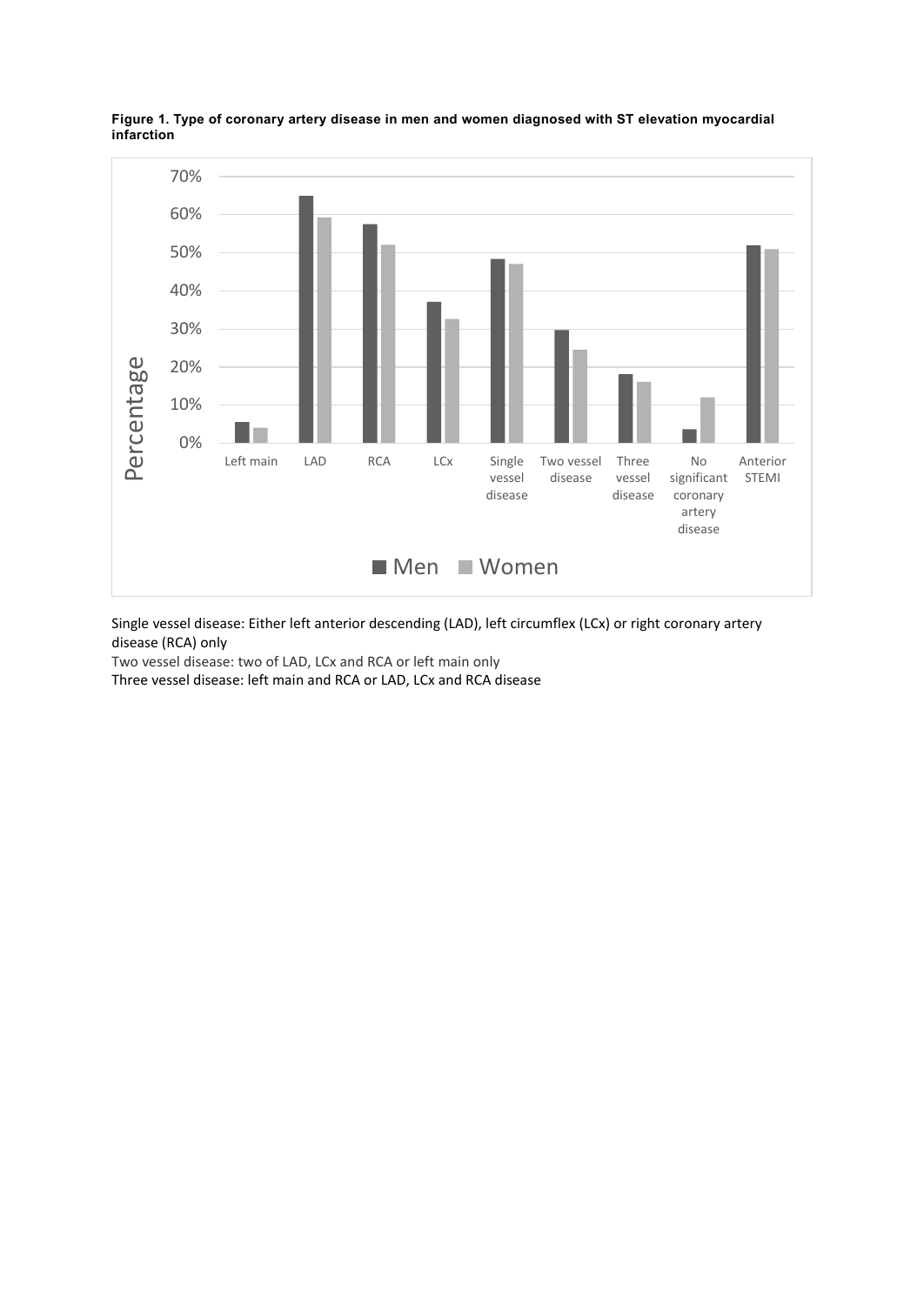|       | Total repertusion rates |       |         |
|-------|-------------------------|-------|---------|
| Year  | Women                   | Men   | P       |
| 2009* | 84.2%                   | 86.3% | 0.60    |
| 2010  | 70.3%                   | 88.7% | < 0.001 |
| 2011  | 76.3%                   | 90.9% | 0.011   |
| 2012  | 76.5%                   | 90.1% | < 0.001 |
| 2013  | 77.7%                   | 91.2% | < 0.001 |
| 2014  | 81.7%                   | 93.8% | < 0.001 |
| 2015  | 80.8%                   | 92.9% | < 0.001 |
| 2016* | 94.4%                   | 90.4% | 0.56    |

### **Table 1. Total revascularisation in patients with STEMI, by sex and year of index admission**

# **Total reperfusion rates**

\* Sample size less than 100 patients.

#### **Table 2. Revascularisation therapies for patients with STEMI: odds ratios (women** *v* **men), unadjusted and adjusted for GRACE risk score and time to presentation**

|                                                              | <b>Unadjusted odds</b> | P       | <b>Adjusted odds</b> | P       |
|--------------------------------------------------------------|------------------------|---------|----------------------|---------|
| <b>Revascularisation therapy</b>                             | ratio                  |         | ratio <sup>d</sup>   |         |
| Total revascularisation <sup>a</sup>                         | $0.37(0.30 - 0.45)$    | < 0.001 | $0.42(0.34 - 0.53)$  | < 0.001 |
| Timely revascularisation <sup>b</sup>                        | $0.70(0.61 - 0.80)$    | < 0.001 | $0.73(0.64 - 0.83)$  | < 0.001 |
| Coronary angiography                                         | $0.42(0.33 - 0.56)$    | < 0.001 | $0.54(0.41 - 0.70)$  | < 0.001 |
| <b>PCI</b>                                                   | $0.56(0.46 - 0.67)$    | < 0.001 | $0.63(0.52 - 0.76)$  | < 0.001 |
| <b>Primary PCI</b>                                           | $0.73(0.59 - 0.90)$    | 0.003   | $0.76(0.61 - 0.96)$  | 0.022   |
| Door-to-balloon time $< 90$ minutes <sup>c</sup>             | $0.92(0.71 - 1.19)$    | 0.54    |                      |         |
| Other PCI                                                    | $0.81(0.63 - 1.05)$    | 0.11    | $0.88(0.68 - 1.14)$  | 0.32    |
| <b>Thrombolysis</b>                                          | $0.95(0.79 - 1.14)$    | 0.60    | $1.02(0.86 - 1.21)$  | 0.85    |
| Door-to-needle time $<$ 30 minutes <sup><math>c</math></sup> | $0.66(0.45 - 0.98)$    | 0.038   |                      |         |
| <b>CABG</b>                                                  | $0.45(0.29 - 0.70)$    | < 0.001 | $0.41(0.26 - 0.64)$  | < 0.001 |

a Total revascularisation: composite end-point of patients receiving PCI, thrombolysis or coronary artery bypass; grafting (CABG) during the index admission.

b Timely revascularisation: primary PCI with door to balloon time less than 90 minutes or thrombolysis with door to needle time less than 30 minutes in patients presenting within 12 hours of symptom onset.

<sup>c</sup> This was only able to be calculated in the subset of patients with time data complete on arrival and ballooning or arrival and needle time. <sup>d</sup> Adjusted for time to presentation, GRACE risk score (age, development (or history) of heart failure, peripheral vascular disease, systolic blood pressure, Killip class, initial serum creatinine concentration, elevated initial cardiac markers, cardiac arrest on admission, and ST segment deviation).

PCI: percutaneous coronary intervention, CABG: coronary artery bypass graft, STEMI: ST-elevated myocardial infarction

#### **Table 3. Total revascularisation, by sex and GRACE risk score quartile**

|                            | <b>Total revascularisation rates</b> |       |         |
|----------------------------|--------------------------------------|-------|---------|
| <b>GRACE risk quartile</b> | Women                                | Men   | Р       |
| $0 - 93$                   | 83.7%                                | 94.7% | < 0.001 |
| $94 - 111$                 | 89.1%                                | 93.5% | 0.08    |
| $112 - 133$                | 85.1%                                | 93.9% | < 0.001 |
| >133                       | 68.2%                                | 85.1% | < 0.001 |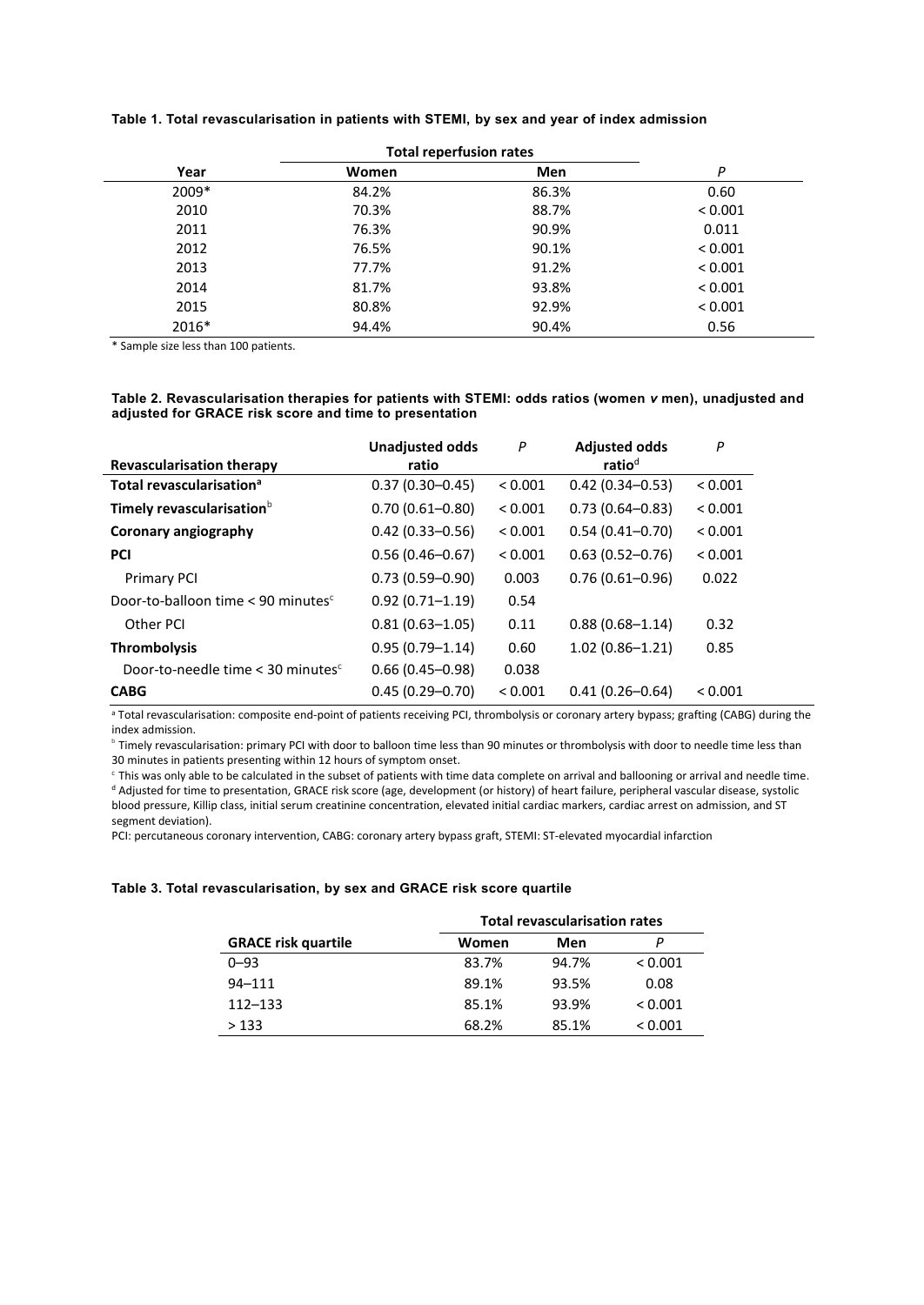**Table 4. Revascularisation therapies for STEMI patients at hospitals with catherisation laboratory, by sex**

|                                       | <b>Event rate</b> |         |                                       |         |                                              |         |
|---------------------------------------|-------------------|---------|---------------------------------------|---------|----------------------------------------------|---------|
|                                       |                   |         | Unadjusted<br>odds ratio <sup>d</sup> |         | <b>Adjusted odds</b><br>ratio <sup>d,e</sup> |         |
| <b>Revascularisation therapy</b>      | <b>Men</b>        | Women   | (95% CI)                              | P       | (95% CI)                                     | P       |
| <b>Total number of patients</b>       | 1937              | 635     |                                       |         |                                              |         |
| Total revascularisation <sup>a</sup>  | 1789/1937         | 507/635 | 0.34                                  | < 0.001 | 0.39                                         | < 0.001 |
|                                       | (92.4%)           | (79.8%) | $(0.27 - 0.43)$                       |         | $(0.30 - 0.50)$                              |         |
| Timely revascularisation <sup>b</sup> | 760/1734          | 196/559 | 0.70                                  | < 0.001 | 0.72                                         | < 0.001 |
|                                       | (43.8%)           | (35.1%) | $(0.60 - 0.81)$                       |         | $(0.62 - 0.83)$                              |         |
| <b>Coronary angiography</b>           | 1875/1937         | 577/635 | 0.35                                  | < 0.001 | 0.44                                         | < 0.001 |
|                                       | (96.8%)           | (90.8%) | $(0.24 - 0.50)$                       |         | $(0.31 - 0.64)$                              |         |
| <b>PCI</b>                            | 1550/1937         | 428/635 | 0.53                                  | < 0.001 | 0.60                                         | < 0.001 |
|                                       | $(80.0\%)$        | (67.4%) | $(0.42 - 0.67)$                       |         | $(0.48 - 0.75)$                              |         |
| <b>Primary PCI</b>                    | 1112/1937         | 299/635 | 0.71                                  | 0.005   | 0.74                                         | 0.019   |
|                                       | (57.4%)           | (47.1%) | $(0.56 - 0.90)$                       |         | $(0.58 - 0.95)$                              |         |
| Door-to-balloon time ≤90              | 533/1013          | 134/266 | 0.91                                  | 0.46    |                                              |         |
| minutes <sup>c</sup>                  | (52.6%)           | (50.4%) | $(0.70 - 1.17)$                       |         |                                              |         |
| Other PCI                             | 436/1937          | 129/635 | 0.82                                  | 0.23    | 0.89                                         | 0.50    |
|                                       | (22.5%)           | (20.3%) | $(0.59 - 1.13)$                       |         | $(0.64 - 1.24)$                              |         |
| <b>Thrombolysis</b>                   | 566/1937          | 187/635 | 0.99                                  | 0.96    | 1.03                                         | 0.77    |
|                                       | (29.2%)           | (29.5%) | $(0.80 - 1.23)$                       |         | $(0.84 - 1.27)$                              |         |
| Door-to-needle time ≤30               | 171/458           | 45/149  | 0.72                                  | 0.13    |                                              |         |
| minutes <sup>c</sup>                  | (37.3%)           | (30.2%) | $(0.47 - 1.10)$                       |         |                                              |         |
| <b>CABG</b>                           | 129/1937          | 19/635  | 0.43                                  | < 0.001 | 0.40                                         | < 0.001 |
|                                       | (6.7%)            | (3.0%)  | $(0.27 - 0.70)$                       |         | $(0.25 - 0.64)$                              |         |

a Total revascularisation: composite end-point of patients receiving PCI, thrombolysis or coronary artery bypass; grafting (CABG) during the index admission

**b Timely revascularisation: Primary PCI with door to balloon time less than 90 minutes or thrombolysis with door to needle time less than** 30 minutes in patients presenting within 12 hours of symptom onset

<sup>c</sup> This was only able to be calculated in the subset of patients with time data complete on arrival and ballooning or arrival and needle time <sup>d</sup> Women *v* men.

<sup>e</sup> Adjusted for GRACE risk score (age, development (or history) of heart failure, peripheral vascular disease, systolic blood pressure, Killip class, initial serum creatinine concentration, elevated initial cardiac markers, cardiac arrest on admission, and ST segment deviation) PCI: percutaneous coronary intervention, CABG: coronary artery bypass graft, STEMI: ST-elevated myocardial infarction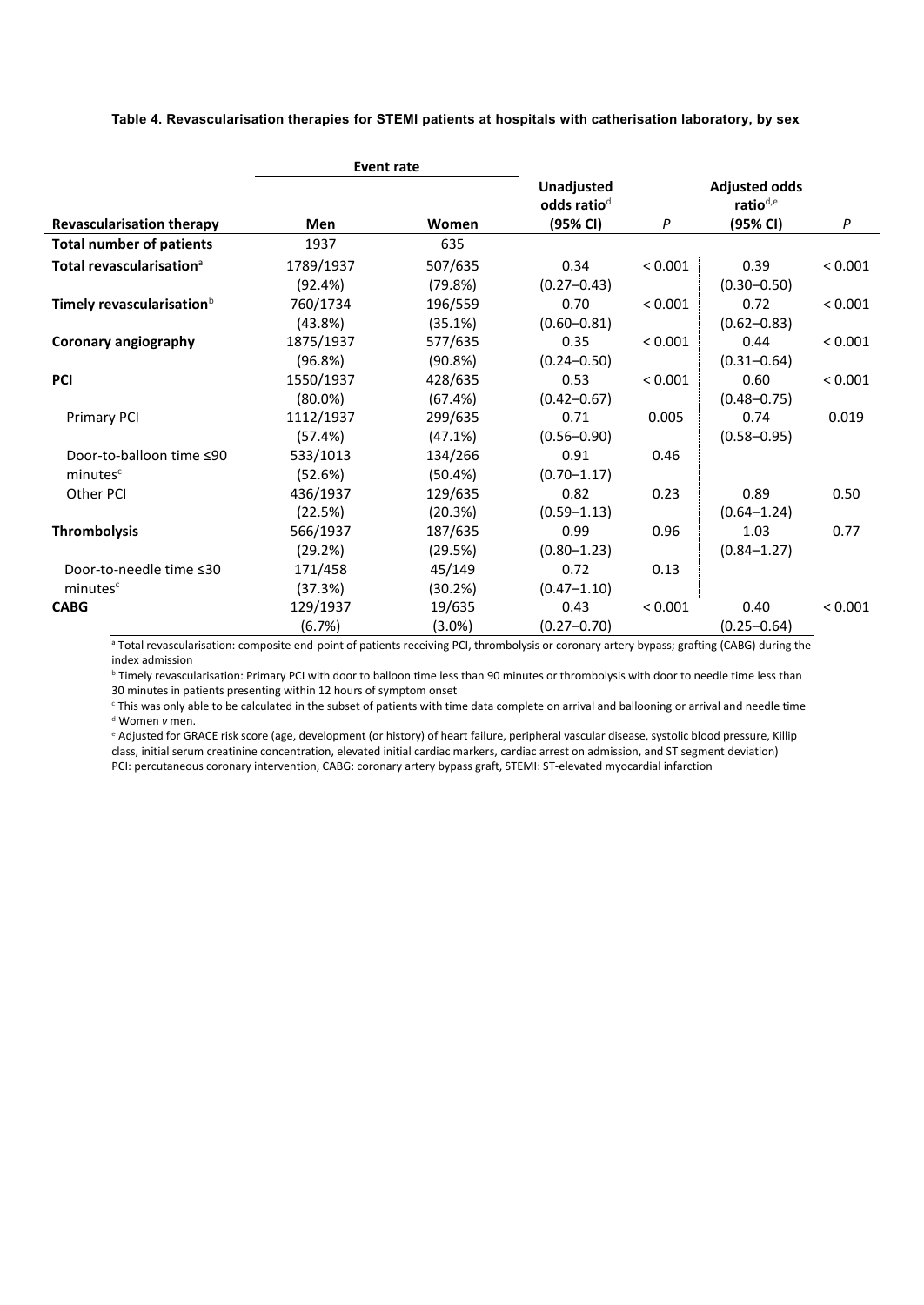| Event <sup>a</sup>                  | Unadjusted odds ratiob | P       | Adjusted odds ratiob,d | P       |
|-------------------------------------|------------------------|---------|------------------------|---------|
| Congestive heart failure            | $1.55(1.13 - 2.13)$    | 0.007   | $1.12(0.86 - 1.60)$    | 0.31    |
| Cardiogenic shock                   | $1.34(1.07-1.68)$      | 0.011   | $0.92(0.70 - 1.22)$    | 0.56    |
| Acute renal failure                 | $1.56(1.07-2.28)$      | 0.022   | $1.08(0.77 - 1.52)$    | 0.66    |
| MI or re-infarction                 | $1.01(0.69 - 1.47)$    | 0.97    | $1.0(0.68 - 1.46)$     | 0.99    |
| AF or atrial flutter                | $1.27(0.95 - 1.70)$    | 0.12    | $0.91(0.69 - 1.19)$    | 0.48    |
| Sustained VT                        | $0.59(0.35 - 1.02)$    | 0.06    | $0.47(0.26 - 0.83)$    | 0.010   |
| $2^{\circ}$ or $3^{\circ}$ AV block | $1.95(1.23 - 3.09)$    | 0.005   | $1.74(1.05 - 2.90)$    | 0.034   |
| Cardiac arrest or VF                | $0.99(0.73 - 1.34)$    | 0.95    | $0.71(0.51 - 0.98)$    | 0.038   |
| Stroke                              | $1.79(0.91 - 3.52)$    | 0.09    | $1.62(0.75 - 3.53)$    | 0.22    |
| Major bleeding                      | $1.17(0.90 - 1.51)$    | 0.24    | $1.00(0.75 - 1.34)$    | 1       |
| $MACEc$ in-hospital                 | $1.38(1.06 - 1.77)$    | 0.009   | $1.14(0.89 - 1.46)$    | 0.31    |
| $MACEc$ at 6 months                 | $3.22(2.09 - 4.95)$    | < 0.001 | $2.64(1.74 - 4.02)$    | < 0.001 |
| Mortality in-hospital               | $1.64(1.18-2.27)$      | 0.003   | $1.10(0.74 - 1.65)$    | 0.63    |
| Mortality at 6 months               | $2.83(1.52 - 5.26)$    | 0.001   | $2.22(1.28 - 3.84)$    | 0.005   |

**Table 5. In-hospital and 6-month events for STEMI patients, unadjusted and adjusted for time to presentation and GRACE risk score, by sex**

<sup>a</sup> In-patient event – These events were recorded during the index admission unless otherwise stated.

<sup>b</sup> Women *v* men.

<sup>c</sup> MACE (Major adverse cardiovascular event): composite end-point of myocardial re-infarction, stroke or death from cardiac cause MI: myocardial infarction, AF: atrial fibrillation, VT: ventricular tachycardia, AV: Atrioventricular, VF: ventricular fibrillation

<sup>d</sup> Adjusted for time to presentation and GRACE risk score (age, development (or history) of heart failure, peripheral vascular disease, systolic blood pressure, Killip class, initial serum creatinine concentration, elevated initial cardiac markers, cardiac arrest on admission, and ST segment deviation)

#### **Table 6. Medications for STEMI patients at discharge, by sex**

|                                 | <b>Unadjusted odds</b> |         |  |
|---------------------------------|------------------------|---------|--|
| <b>Medication/treatment</b>     | ratio <sup>a</sup>     | P       |  |
| Aspirin                         | $0.77(0.55 - 1.07)$    | 0.11    |  |
| Second antiplatelet             | $0.71(0.57 - 0.89)$    | 0.003   |  |
| Beta blocker                    | $0.77(0.62 - 0.95)$    | 0.02    |  |
| ACEI/ARB                        | $0.81(0.63 - 1.03)$    | 0.09    |  |
| Statin                          | $0.47(0.32 - 0.68)$    | < 0.001 |  |
| Cardiac rehabilitation referral | $0.69(0.56 - 0.84)$    | < 0.001 |  |

<sup>a</sup> Women *v* men.

ACEI: Angiotensin converting enzyme inhibitor, ARB: Angiotensin receptor blocker